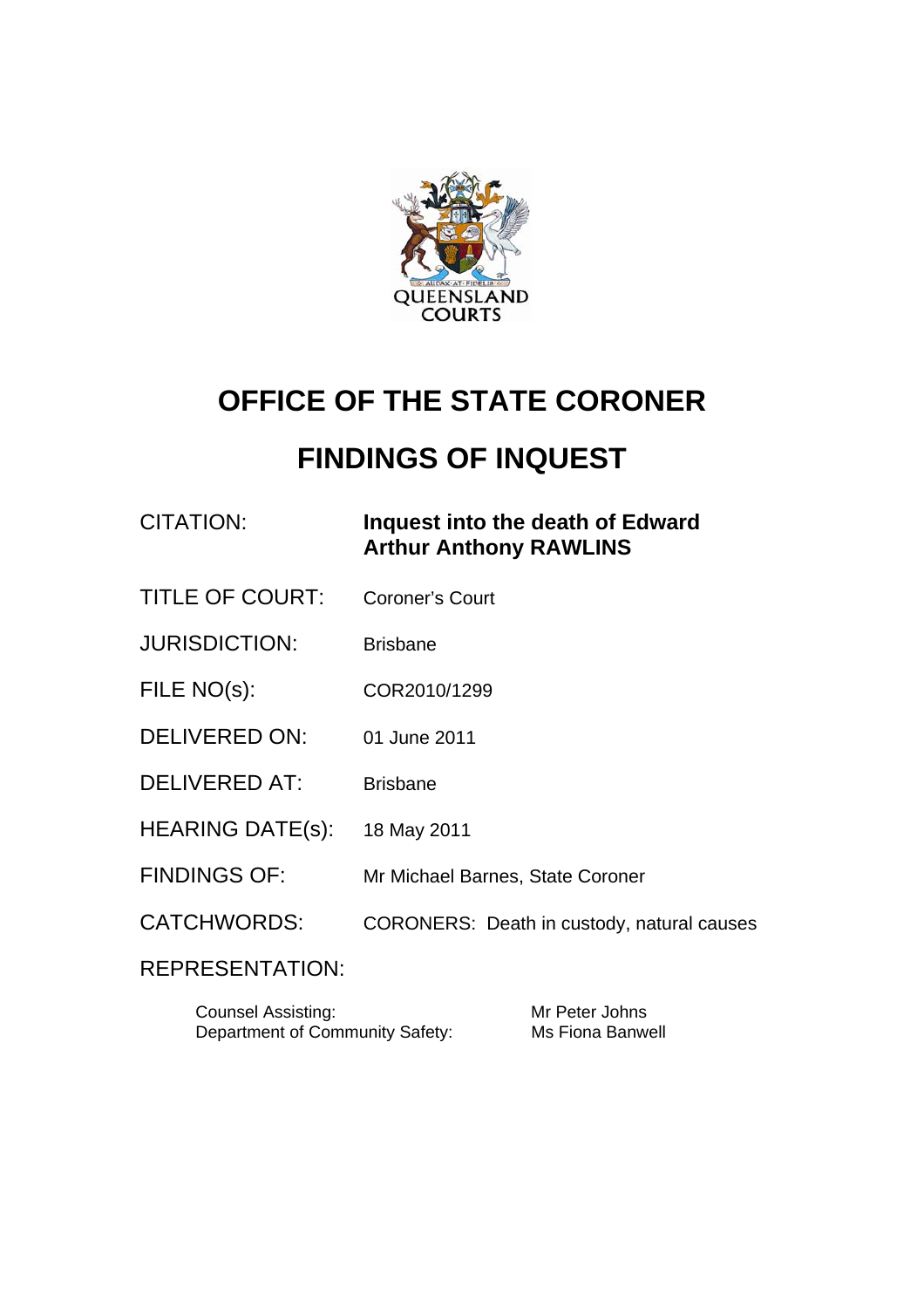#### **Table of Contents**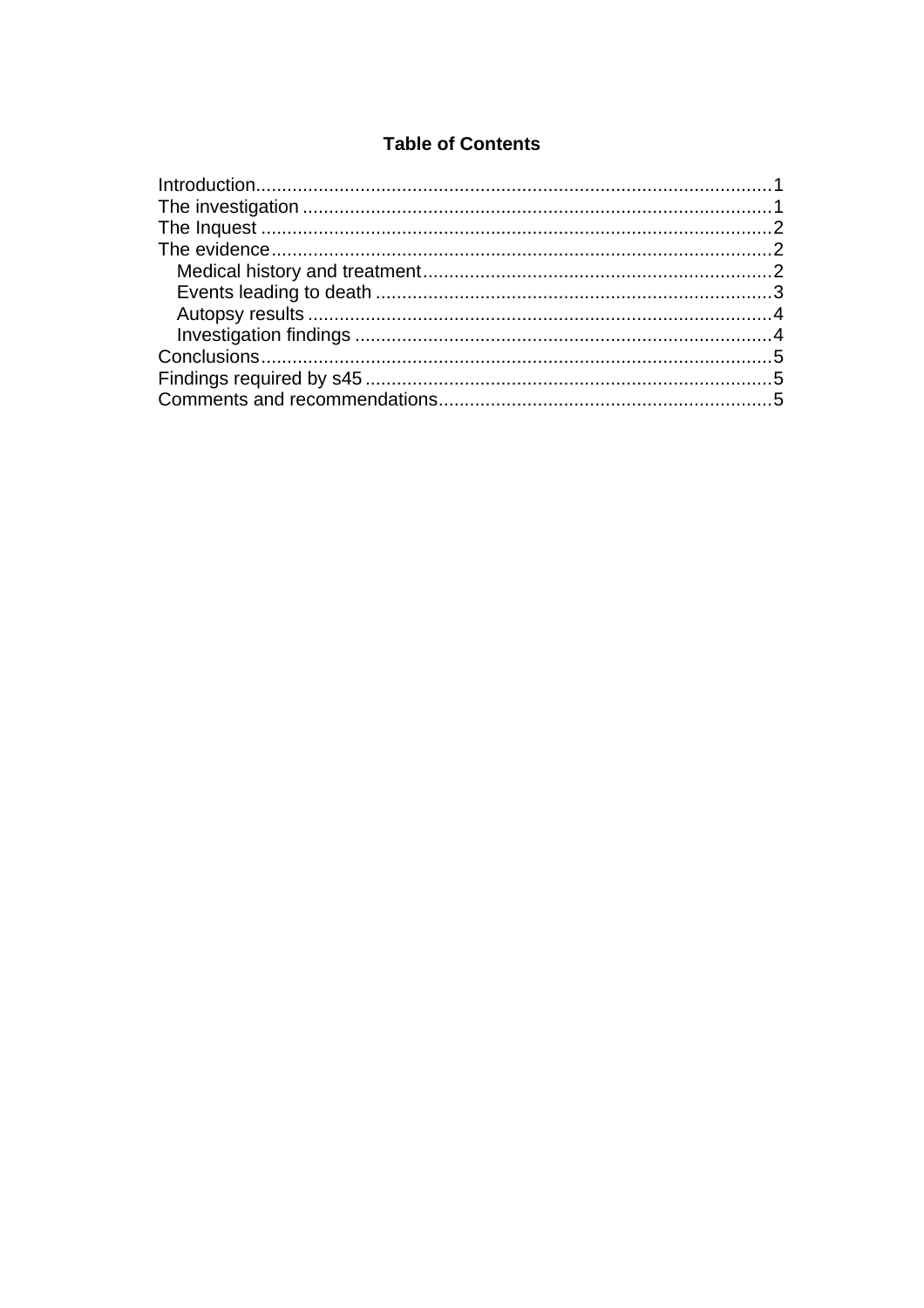<span id="page-2-0"></span>The *Coroners Act 2003* provides in s47 that when an inquest is held into a death in custody, the coroner's written findings must be given to the family of the person who died, each of the persons or organisations granted leave to appear at the inquest and to various officials with responsibility for the justice system. These are my findings in relation to the death of Edward Arthur Anthony Rawlins. They will be distributed in accordance with the requirements of the Act and posted on the web site of the Office of State Coroner.

#### *Introduction*

Edward Rawlins had spent more time in custody than anyone else in Queensland when he died at the age of 81 on 17 April 2010. He suffered deteriorating health in the early months of 2010 and had been hospitalised on several occasions. At the time of his death he was accommodated in a special needs unit at Wolston Correctional Centre (WCC) and was being assisted in his daily routine by another prisoner. His death brought to an end more than 54 years of continuous imprisonment.

These findings

- confirm the identity of the deceased person, the time, place and medical cause of his death;
- consider whether any third party contributed to his death;
- determine whether the authorities charged with providing for the prisoner's health care needs adequately discharged those responsibilities; and
- consider whether any changes to procedures or policies could reduce the likelihood of deaths occurring in similar circumstances or otherwise contribute to public health and safety or the administration of justice.

# *The investigation*

Mr Rawlins' death was reported to the Corrective Services Investigation Unit (CSIU) and the investigation carried out by Detective Senior Constable Greg Lucre.

Senior Constable Lucre travelled to WCC with other CSIU officers and QPS forensics and photographic officers. They arrived at Mr Rawlins' cell two hours and 45 minutes after his death. In the interim, Queensland Corrective Service (QCS) staff secured the cell and recorded a log of events. Senior Constable Lucre was satisfied with the arrangements put in place by QCS staff and I am content the integrity of evidence at the scene was maintained. The QPS officers conducted a thorough examination of Mr Rawlins' cell. That cell was sealed off as a crime scene pending the outcome of the autopsy examination.

All records relating to Mr Rawlins were seized from WCC together with rosters, transfer forms and plans relating to the unit where Mr Rawlins was accommodated. Medical records from the Princess Alexandra Hospital and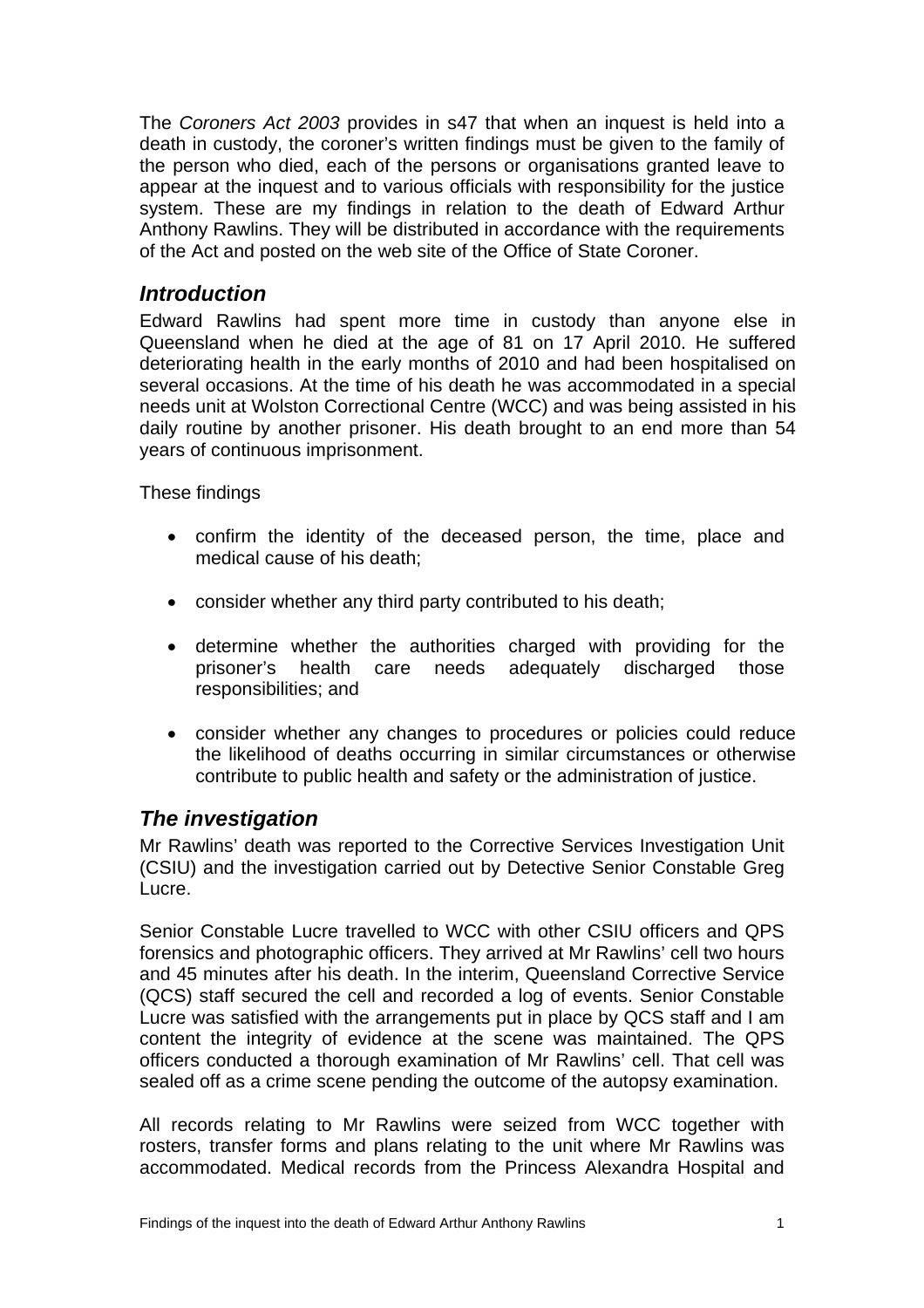<span id="page-3-0"></span>the Queensland Ambulance Service (QAS) were later obtained and provided to the Office of the State Coroner. Details of Mr Rawlins' criminal and custodial history were also supplied by Senior Constable Lucre.

Statements were obtained from corrective service officers (CSO's), prison medical staff and other prisoners who had dealt with Mr Rawlins in the lead up to his death.

Mr Rawlins' body was transported to the Queensland Scientific Services Centre where a post mortem examination was conducted. Samples were taken for histological and toxicological testing. A QPS photographer recorded this process.

I find the investigation into this matter was thoroughly and professionally conducted. I commend Detective Senior Constable Lucre for his efforts.

# *The Inquest*

An inquest was held in Brisbane on 18 May 2011. Mr Johns was appointed as counsel to assist me with the inquest. Leave to appear was granted to the Department of Corrective Services and Queensland Health.

All of the statements, records of interview, medical records, photographs and materials gathered during the investigation were tendered at the inquest.

Mr Rawlins' sister was notified of the inquest and, while requesting a copy of these findings, did not raise any issues of concern on behalf of the family of the deceased.

# *The evidence*

I turn now to the evidence. Of course, I cannot even summarise all of the information contained in the exhibits but I consider it appropriate to record in these reasons, the evidence I believe is necessary to understand the findings I have made.

#### **Custody**

On 29 December 1955 Mr Rawlins fatally strangled an 11 year old girl after luring her to an isolated area near The Strand in Townsville. The attack was sexually motivated.

As recently as 2009, after more than half a century in prison and aged 80, Mr Rawlins was denied parole on the basis he posed an unacceptable risk to the community. He had refused to undertake prison based sexual offender programs and a 2005 psychological assessment found he was a high risk of recidivism if released from custody.

#### **Medical history and treatment**

Mr Rawlins was housed in Residential Accommodation block 13A of WCC in the period leading up to his death. This block caters specifically for those prisoners requiring constant care and assistance in attending to even basic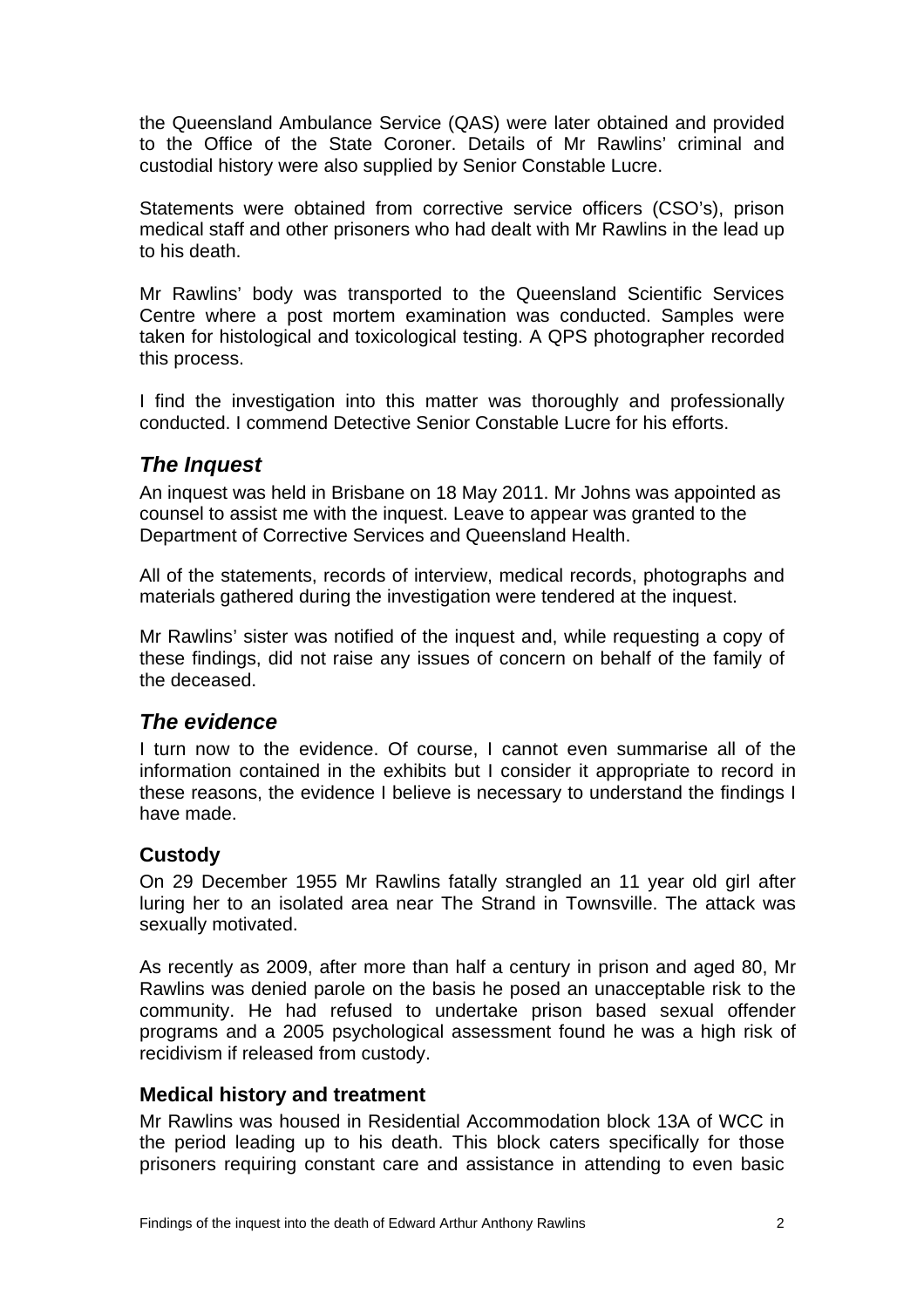<span id="page-4-0"></span>needs such as eating and personal hygiene. The practice is for an able bodied prisoner, in this case an inmate called Simon Von Pearson, to be assigned as a carer to the other infirmed prisoners in that block.

Prison transfer records show multiple transfers over the latter years of his life from the low security facility at Palen Creek to WCC ostensibly for the purpose of receiving medical care. Medical records tendered at the inquest show Mr Rawlins had suffered multiple strokes including a large left middle cerebral artery territory infarct in 2006 that left him wheelchair-bound and with some right sided paralysis.

In the years leading up to his death Mr Rawlins suffered from Chronic Obstructive Airways Disease, Peripheral Vascular Disease, Atrial Fibrillation, asthma, hypertension, reflux and Diabetes Mellitus. In addition to his previous strokes he also had a history of myocardial infarct. He was taking 11 different medications on a regular basis.

In the period from December 2009 to April 2010 Mr Rawlins had multiple admissions to the Princess Alexandra Hospital secure unit for a variety of complications arising from his chronic conditions. These included urinary tract infection, unexpected drug reactions, chest infections and multiple episodes of rapid Atrial Fibrillation.

His last period of hospitalisation was from 2 to 8 April 2010. The hospital records provided to the inquest do not raise any concerns as to the adequacy of the care provided to Mr Rawlins. The event leading to his death, while not unexpected, was sudden and causally linked to the very narrow lumens in three of his coronary arteries. There is no evidence to suggest his death might have been prevented by different medical treatment, nor that the medical treatment he did receive was otherwise deficient or inappropriate.

#### **Events leading to death**

On the evening of 16 April 2010 Mr Rawlins was locked in his cell at 6:15pm as was usual. Mr Von Pearson noted Mr Rawlins was already in his bed at this time, again this being consistent with usual practice. Mr Von Pearson conducted several checks of the infirm prisoners during the evening, the last being at 11:30pm. He says he observed Mr Rawlins moving and grunting in his sleep at that time.

At 6:10am on the next morning Mr Von Pearson took a cup of tea to Mr Rawlins. He says Mr Rawlins acknowledged this and Mr Von Pearson left the room. At 6:30am Mr Von Pearson returned to cell 5 where Mr Rawlins was housed with the intention of giving him a shower. He noted Mr Rawlins was too weak to pull himself up by the handle suspended over the bed. He then attempted to roll Mr Rawlins over to change his incontinence pad but Mr Rawlins was too weak to assist. Mr Von Pearson left the room to have a cigarette while he considered his options.

One option was to wait until 7:30am when the door to the unit was unlocked and assistance would be available to help move Mr Rawlins. After a short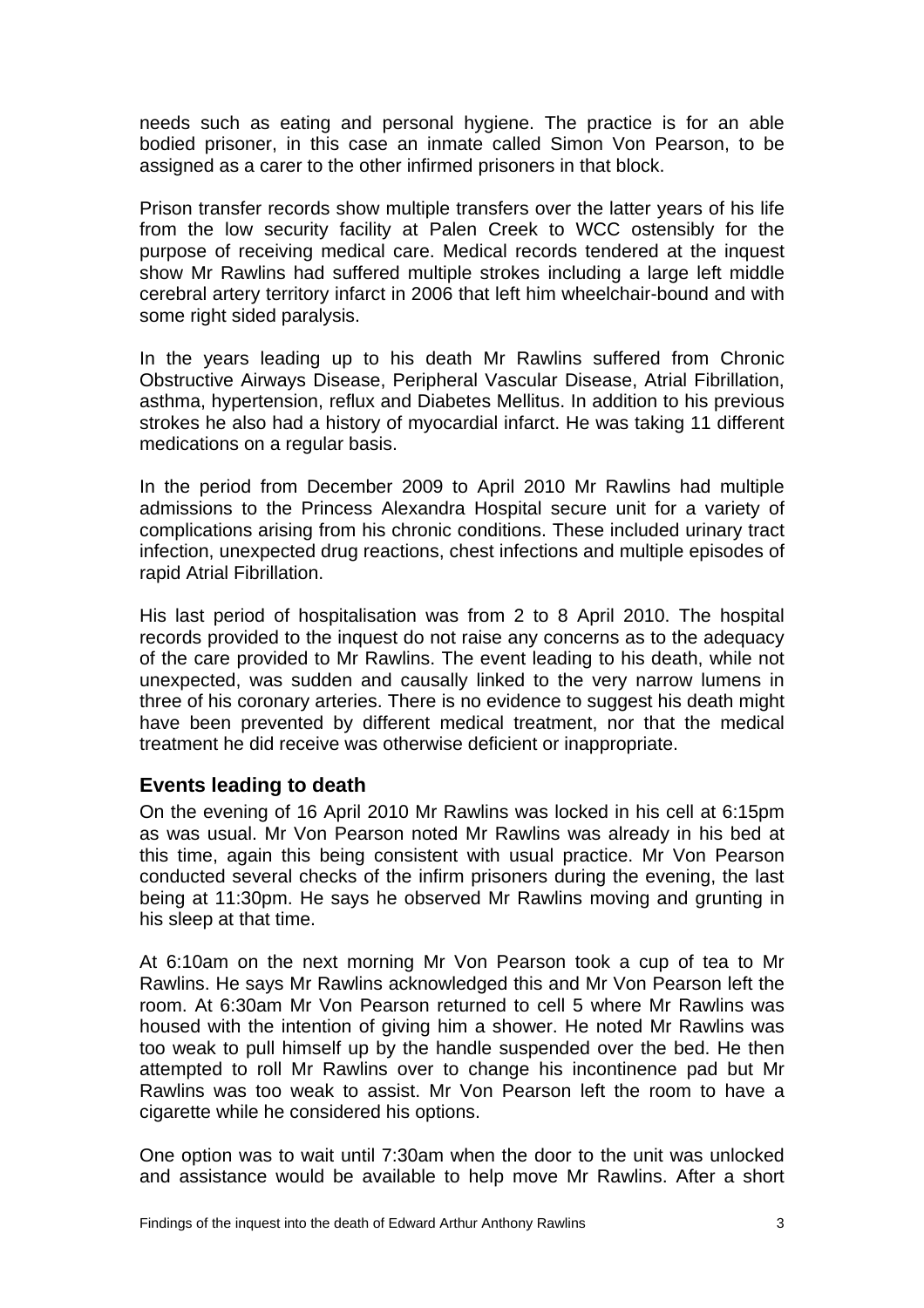<span id="page-5-0"></span>period, though, Mr Von Pearson decided to have another attempt at rolling Mr Rawlins by himself and returned to cell 5. He noted Mr Rawlins was not responsive despite his eyes being open. Mr Von Pearson returned to his room and notified CSO's via the intercom. He did this in the form of calling a 'code blue' which signifies a medical emergency and four CSO's responded. Two nurses also responded to the code blue, attending the cell a short time later. As the CSO's began assembling the Oxyviva equipment they were advised by the nurses that any resuscitation attempt would be futile. The observations conducted by the two nurses indicated there was no sign of life.

QAS records show they were contacted at 7:05am and ambulance officers arrived at WCC at 7:12am and were with Mr Rawlins at 7:18am. It was clear to them after an initial examination that Mr Rawlins was deceased and no resuscitation was attempted.

#### **Autopsy results**

An autopsy examination was carried out on 20 April 2010 by an experienced forensic pathologist, Dr Urankar. After considering toxicology and histology results she stated in her report:

*Arcus senilis (a white ring around the iris of the eyes) were noted suggesting underlying coronary artery disease. This was confirmed on examination of the heart with severe narrowing of the lumen of all three major coronary arteries supplying blood and hence vital oxygen to the heart. This would have led to sudden death.* 

Dr Urankar also found evidence of previous strokes while conducting a specialist neuropathological examination. She said this would account for the right-sided paralysis experienced ante-mortem.

As a result Dr Urankar issued a certificate listing the cause of death as:

*1(a). Coronary atherosclerosis* 

Other contributory findings:

*2. Emphysema; Hypertension; Diabetes Mellitus.* 

#### **Investigation findings**

No information obtained from other prisoners was inconsistent with the account of Mr Rawlins' death as given by Mr Von Pearson.

Toxicology results were consistent with the contents of the prescribed medication taken by Mr Rawlins. No illicit drugs or alcohol were present.

No signs of trauma were noted on the body of the deceased. No signs of a struggle or anything indicating involvement in the death by a third party were detected at the scene.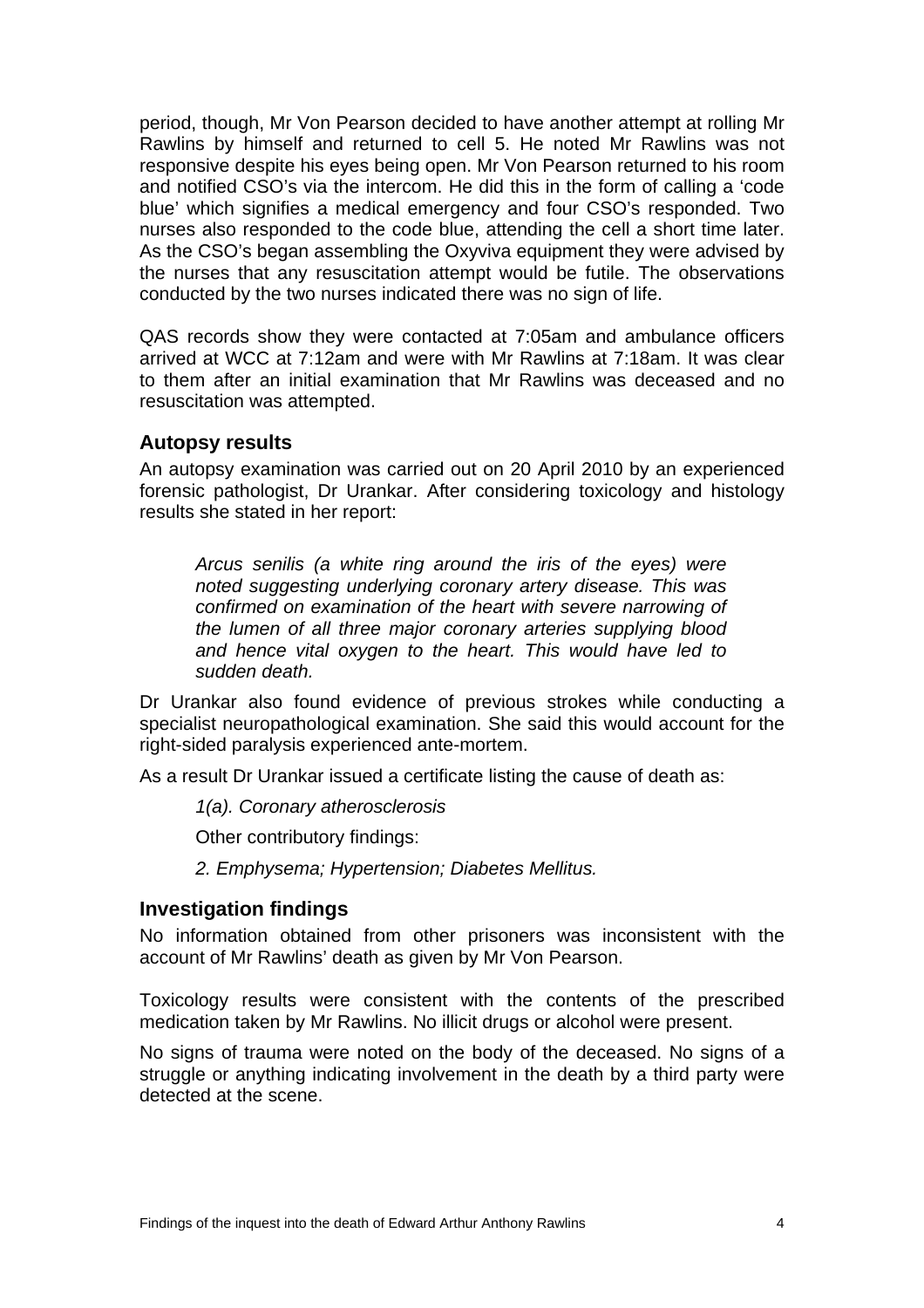# <span id="page-6-0"></span>*Conclusions*

I find that Corrective Services staff appropriately followed "death in custody" and medical emergency protocols. Corrective Services staff and Queensland Ambulance Service paramedics did all within their power to provide assistance to Mr Rawlins although the circumstances meant that was very little. Treatment was carried out in an appropriately timely manner.

A comprehensive police investigation has been conducted into this death in custody. The investigation, coupled with the autopsy, reveal Mr Rawlins passed away relatively suddenly from the acute effects of his coronary atherosclerosis while in his cell at WCC. There is no evidence of violence or the involvement of another person in the death.

The autopsy report of Dr Urankar provides sufficient evidence to find the death was sudden and unexpected. There is no suggestion therefore that CSO's or medical staff at WCC should have conducted themselves any differently.

# *Findings required by s45*

I am required to find, as far as is possible, the medical cause of death, who the deceased person was and when, where and how he came by his death. As a result of considering all of the material contained in the exhibits, I am able to make the following findings in relation to the other aspects.

| Identity of the deceased - | The deceased person was Edward Arthur<br><b>Anthony Rawlins</b>                                                     |
|----------------------------|---------------------------------------------------------------------------------------------------------------------|
| How he died -              | Mr Rawlins died of natural causes while he<br>was a prisoner being held in a correctional<br>centre.                |
| Place of death $-$         | He died whilst in the custody of the Department<br>of Corrective Services at Wolston Correctional<br>Centre, Wacol. |
| Date of death $-$          | He died on 17 April 2010.                                                                                           |
| Cause of death $-$         | Mr Rawlins died from natural causes, namely<br>coronary atherosclerosis.                                            |

#### *Comments and recommendations*

Section 46, insofar as it is relevant to this matter, provides that a coroner may comment on anything connected with a death that relates to public health or safety, the administration of justice or ways to prevent deaths from happening in similar circumstances in the future.

I find that none of the correctional officers or inmates at Wolston Correctional Centre caused or contributed to the death and that, under the circumstances, nothing could have been done to save Mr Rawlins, who passed away